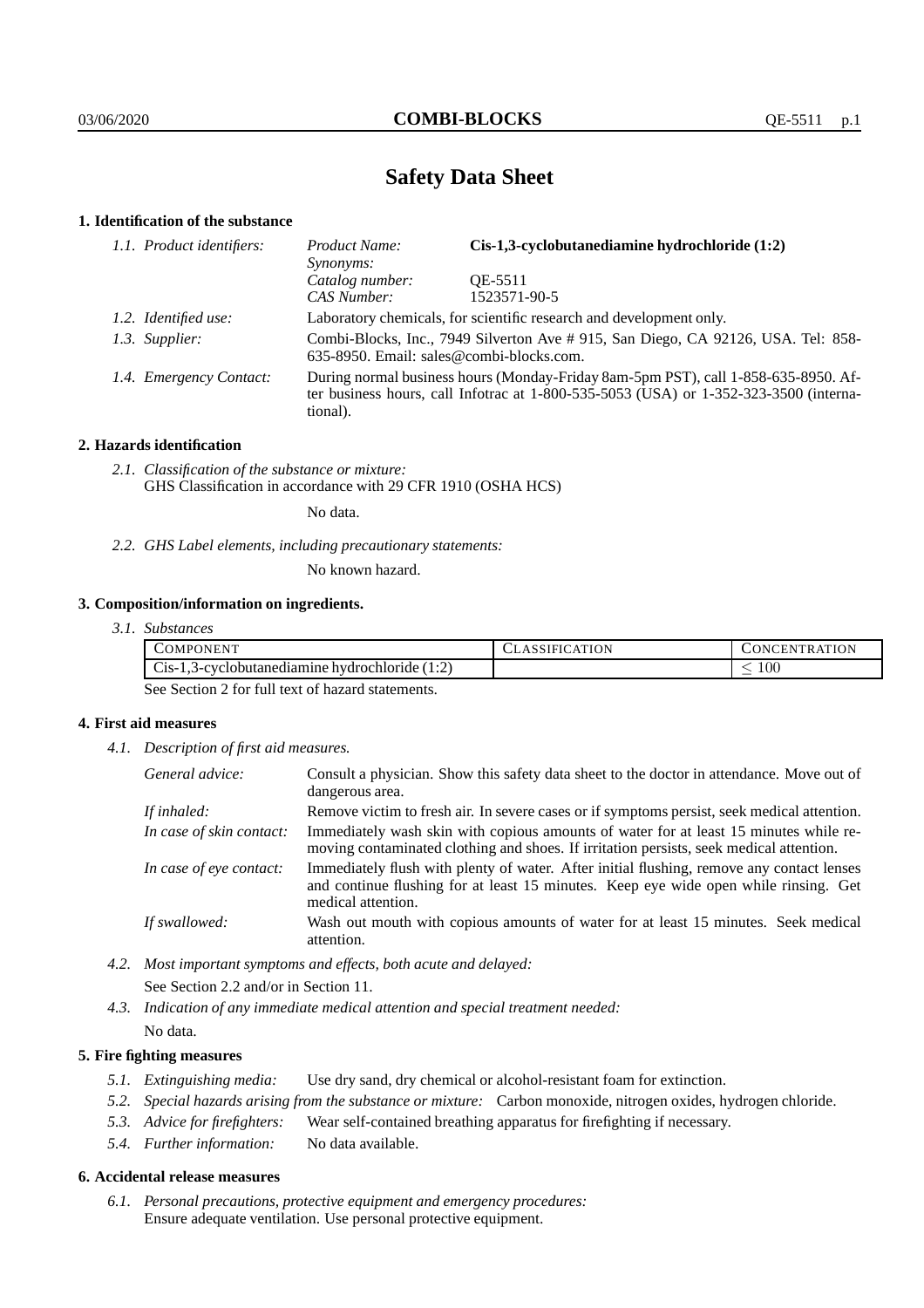|                                                                                                  | 6.2. Environmental precautions:                                                                                                                                                                                                                            |                                                                                                                                                                                                                                                                    |  |  |  |
|--------------------------------------------------------------------------------------------------|------------------------------------------------------------------------------------------------------------------------------------------------------------------------------------------------------------------------------------------------------------|--------------------------------------------------------------------------------------------------------------------------------------------------------------------------------------------------------------------------------------------------------------------|--|--|--|
|                                                                                                  | Should not be released into the environment. See Section 12 for additional ecological information.                                                                                                                                                         |                                                                                                                                                                                                                                                                    |  |  |  |
|                                                                                                  |                                                                                                                                                                                                                                                            | 6.3. Methods and materials for containment and cleaning up:                                                                                                                                                                                                        |  |  |  |
|                                                                                                  |                                                                                                                                                                                                                                                            | Sweep up or vacuum up spillage and collect in suitable container for disposal.                                                                                                                                                                                     |  |  |  |
|                                                                                                  | 6.4. Reference to other sections:                                                                                                                                                                                                                          |                                                                                                                                                                                                                                                                    |  |  |  |
|                                                                                                  |                                                                                                                                                                                                                                                            | Refer to protective measures listed in Sections 8 and 13.                                                                                                                                                                                                          |  |  |  |
|                                                                                                  | 7. Handling and storage                                                                                                                                                                                                                                    |                                                                                                                                                                                                                                                                    |  |  |  |
|                                                                                                  |                                                                                                                                                                                                                                                            | 7.1. Precautions for safe handling: Avoid contact with skin and eyes. Avoid inhalation of vapour or mist. Keep away<br>from sources of ignition - No smoking. Take measures to prevent the build up of electro-<br>static charge. For precautions see section 2.2. |  |  |  |
|                                                                                                  | 7.2. Conditions for safe storage, including any incompatibilities: Store refrigerated. Keep container tightly closed in<br>a dry and well-ventilated place. Containers which are opened must be carefully resealed<br>and kept upright to prevent leakage. |                                                                                                                                                                                                                                                                    |  |  |  |
| Laboratory chemicals, for scientific research and development only.<br>7.3. Specific end use(s): |                                                                                                                                                                                                                                                            |                                                                                                                                                                                                                                                                    |  |  |  |
|                                                                                                  | 8. Exposure Controls / Personal protection                                                                                                                                                                                                                 |                                                                                                                                                                                                                                                                    |  |  |  |
|                                                                                                  | 8.1. Control parameters:                                                                                                                                                                                                                                   |                                                                                                                                                                                                                                                                    |  |  |  |
|                                                                                                  | Components with workplace control parameters: Contains no substances with occupational exposure limit values.                                                                                                                                              |                                                                                                                                                                                                                                                                    |  |  |  |
|                                                                                                  | 8.2. Exposure controls:                                                                                                                                                                                                                                    |                                                                                                                                                                                                                                                                    |  |  |  |
|                                                                                                  | Appropriate engineering controls: Ensure that eyewash stations and safety showers are close to the workstation<br>location. Ensure adequate ventilation, especially in confined areas.                                                                     |                                                                                                                                                                                                                                                                    |  |  |  |
|                                                                                                  | Personal protective equipment:                                                                                                                                                                                                                             |                                                                                                                                                                                                                                                                    |  |  |  |
|                                                                                                  | Eye/face protection:                                                                                                                                                                                                                                       | Wear appropriate protective eyeglasses or chemical safety goggles as described by OSHA's<br>eye and face protection regulations in 29 CFR 1910.133 or European Standard EN166.                                                                                     |  |  |  |
|                                                                                                  | Skin protection:                                                                                                                                                                                                                                           | Handle with gloves. Gloves must be inspected prior to use. Use proper glove removal<br>technique (without touching glove's outer surface) to avoid skin contact with this product.                                                                                 |  |  |  |

## **8. Exposure Controls / Personal protection**

| Eye/face protection:                                                                    | Wear appropriate protective eyeglasses or chemical safety goggles as described by OSHA's<br>eye and face protection regulations in 29 CFR 1910.133 or European Standard EN166.                                                                                                                                         |                                                                                                                                                                                      |  |
|-----------------------------------------------------------------------------------------|------------------------------------------------------------------------------------------------------------------------------------------------------------------------------------------------------------------------------------------------------------------------------------------------------------------------|--------------------------------------------------------------------------------------------------------------------------------------------------------------------------------------|--|
| Skin protection:                                                                        | Handle with gloves. Gloves must be inspected prior to use. Use proper glove removal<br>technique (without touching glove's outer surface) to avoid skin contact with this product.<br>Dispose of contaminated gloves after use in accordance with applicable laws and good<br>laboratory practices. Wash and dry hands |                                                                                                                                                                                      |  |
| <b>Body Protection:</b><br>amount of the dangerous substance at the specific workplace. |                                                                                                                                                                                                                                                                                                                        | Complete suit protecting against chemicals, Flame retardant antistatic protective clothing.,<br>The type of protective equipment must be selected according to the concentration and |  |
| Respiratory protection:                                                                 |                                                                                                                                                                                                                                                                                                                        |                                                                                                                                                                                      |  |
| Control of environmental exposure:                                                      | drains.                                                                                                                                                                                                                                                                                                                | Prevent further leakage or spillage if safe to do so. Do not let product enter                                                                                                       |  |

## **9. Physical and chemical properties**

*9.1. Information on basic physical and chemical properties*

| (a)                        | Appearance:                                   | No data  |
|----------------------------|-----------------------------------------------|----------|
| (b)                        | Odour:                                        | No data  |
| (c)                        | Odour Threshold:                              | No data  |
| (d)                        | pH:                                           | No data  |
| (e)                        | Melting point/freezing point:                 | No date. |
| (f)                        | Initial boiling point and boiling range:      | No data  |
| (g)                        | Flash point:                                  | No data  |
| (h)                        | Evaporatoin rate:                             | No data  |
| (i)                        | Flammability (solid, gas):                    | No data  |
| (j)                        | Upper/lower flammability or explosive limits: | No data  |
| $\rm(k)$                   | Vapour pressure:                              | No data  |
| $\left( \mathrm{l}\right)$ | Vapour density:                               | No data  |
| (m)                        | Relative density:                             | No data  |
| (n)                        | Water solubility:                             | No data  |
| $\rm (o)$                  | Partition coefficient: n-octanol/water:       | No data  |
| (p)                        | Auto-ignition:                                | No data  |
| (q)                        | Decomposition temperature:                    | No data  |
| (r)                        | Viscosity:                                    | No data  |
| (s)                        | Explosive properties:                         | No data  |
| (t)                        | Oxidizing properties:                         | No data  |